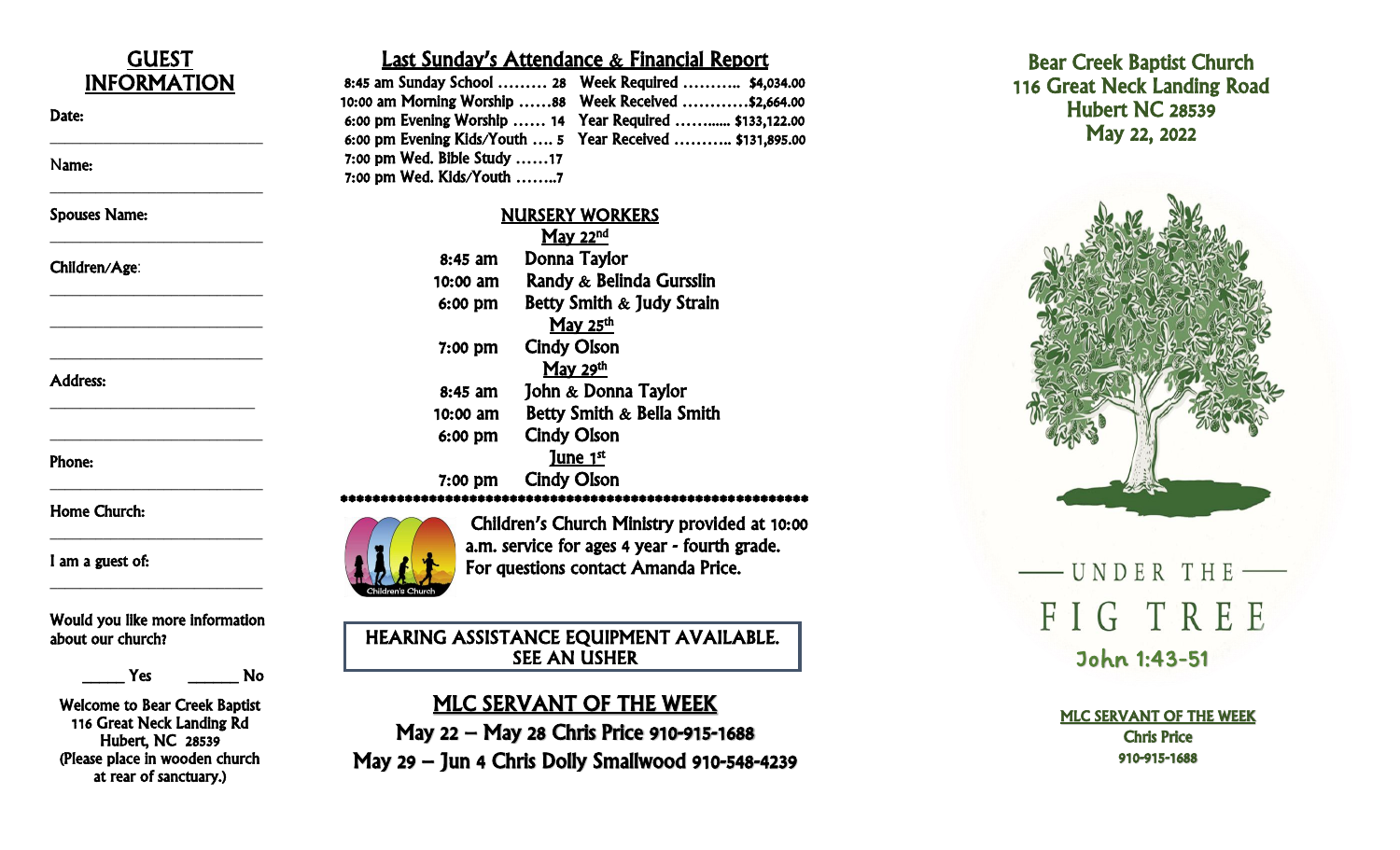### Bear Creek Baptist Church 10:00 am

Prelude…..………………………………………………...

Call to Worship……………………………………………

Congregational Singing ……………………………………

Welcome & Prayer…………………………….. Chris Price

Congregational Singing ……………………………………

Special Music ……………………………………………..

Message … "A Question & A Confession"…. Pastor Sandy

Scripture …………. John 1:43-51 ………………………...

Congregational Singing ……………………………………

Benediction…………………………………… Chris Price

Postlude…………………………………………………...



**CURRENT REQUESTS ONGOING NEEDS** Ronnie Carter Family [J.B. Cannon<br>Gloria Collins [Don Collins] Gloria Collins<br>Martha Evans Martha Evans<br>
Montana Malone **Phil Crawley**<br>
Cleto & Kath Montana Malone Cleto & Kathy Martinez Gonzalez<br>Ricky Morton Debbie Humphrey Eugene Paumgardhen<br>Phillip Reid Phillip Reid<br>
Sandra Riggs
Sandra Riggs
Sandra Riggs
Sandra Riggs
Sandra Riggs
Sandra Riggs
Sandra Riggs
Sandra Riggs
Sandra Riggs
Sandra Riggs
Sandra Riggs
Sandra Riggs
Sandra Riggs
Sandra Riggs
Sandra Riggs
Sandra Riggs Cristina Sweigart **Robert & Sally Parker** 

Debbie Humphrey<br>Brooke Kilpatrick Dave McCausley Keith & Connie Richardson Mike Toms Scott Cody Whaley Camron Yopp Phyllis Young

MILITARY DEPLOYED

Ayden Haskell

## **HOSPITAL**<br> **MURSING HOME/REHAB**<br>
Milton Kale\* Shirley Gillette

**Shirley Gillette** Gail Weir

#### SENIOR ADULT/SHUT- IN

**Janice Morton** 

Sarah Bancroft Jack & Lu Bauer Linzey Bell<br>
Daisy Burns Darwin Chivers Jessie Easor Darwin Chivers **Darwin Chivers** Jessie Eason Judy Goad Milton/Cathy Kale Abe Lincoln<br>Linda Matthews Ianice Morton

### Names will remain on the Prayer List for one month unless resubmitted.

\*Indicates newly added to the list.

## **PRAYER REQUESTS**

 **DATE**: \_\_\_\_\_\_\_\_\_\_\_\_\_\_\_\_\_\_\_\_\_\_\_\_  **NAME:** \_\_\_\_\_\_\_\_\_\_\_\_\_\_\_\_\_\_\_\_\_\_\_\_  **NEED:** \_\_\_\_\_\_\_\_\_\_\_\_\_\_\_\_\_\_\_\_\_\_\_\_  $\overline{\phantom{a}}$  , which is a set of the set of the set of the set of the set of the set of the set of the set of the set of the set of the set of the set of the set of the set of the set of the set of the set of the set of th  **NAME:** \_\_\_\_\_\_\_\_\_\_\_\_\_\_\_\_\_\_\_\_\_\_\_\_  **NEED:** \_\_\_\_\_\_\_\_\_\_\_\_\_\_\_\_\_\_\_\_\_\_\_\_ \_\_\_\_\_\_\_\_\_\_\_\_\_\_\_\_\_\_\_\_\_\_\_\_\_\_\_\_\_\_\_  **NAME:** \_\_\_\_\_\_\_\_\_\_\_\_\_\_\_\_\_\_\_\_\_\_\_  **NEED:** \_\_\_\_\_\_\_\_\_\_\_\_\_\_\_\_\_\_\_\_\_\_\_ \_\_\_\_\_\_\_\_\_\_\_\_\_\_\_\_\_\_\_\_\_\_\_\_\_\_\_\_\_\_\_  **Prayer requested by:**  $\frac{1}{2}$  ,  $\frac{1}{2}$  ,  $\frac{1}{2}$  ,  $\frac{1}{2}$  ,  $\frac{1}{2}$  ,  $\frac{1}{2}$  ,  $\frac{1}{2}$  ,  $\frac{1}{2}$  ,  $\frac{1}{2}$  ,  $\frac{1}{2}$  ,  $\frac{1}{2}$  ,  $\frac{1}{2}$  ,  $\frac{1}{2}$  ,  $\frac{1}{2}$  ,  $\frac{1}{2}$  ,  $\frac{1}{2}$  ,  $\frac{1}{2}$  ,  $\frac{1}{2}$  ,  $\frac{1$  **(Please give contact information.) Would you like your request listed on the bulletin Prayer List? \_\_\_\_\_ Yes \_\_\_\_\_ No Anyone wishing to place a name on the Prayer Chain during the week should contact the church at 910-326-5338 or email [bcbc@bizec.rr.com.](mailto:bcbc@bizec.rr.com)**